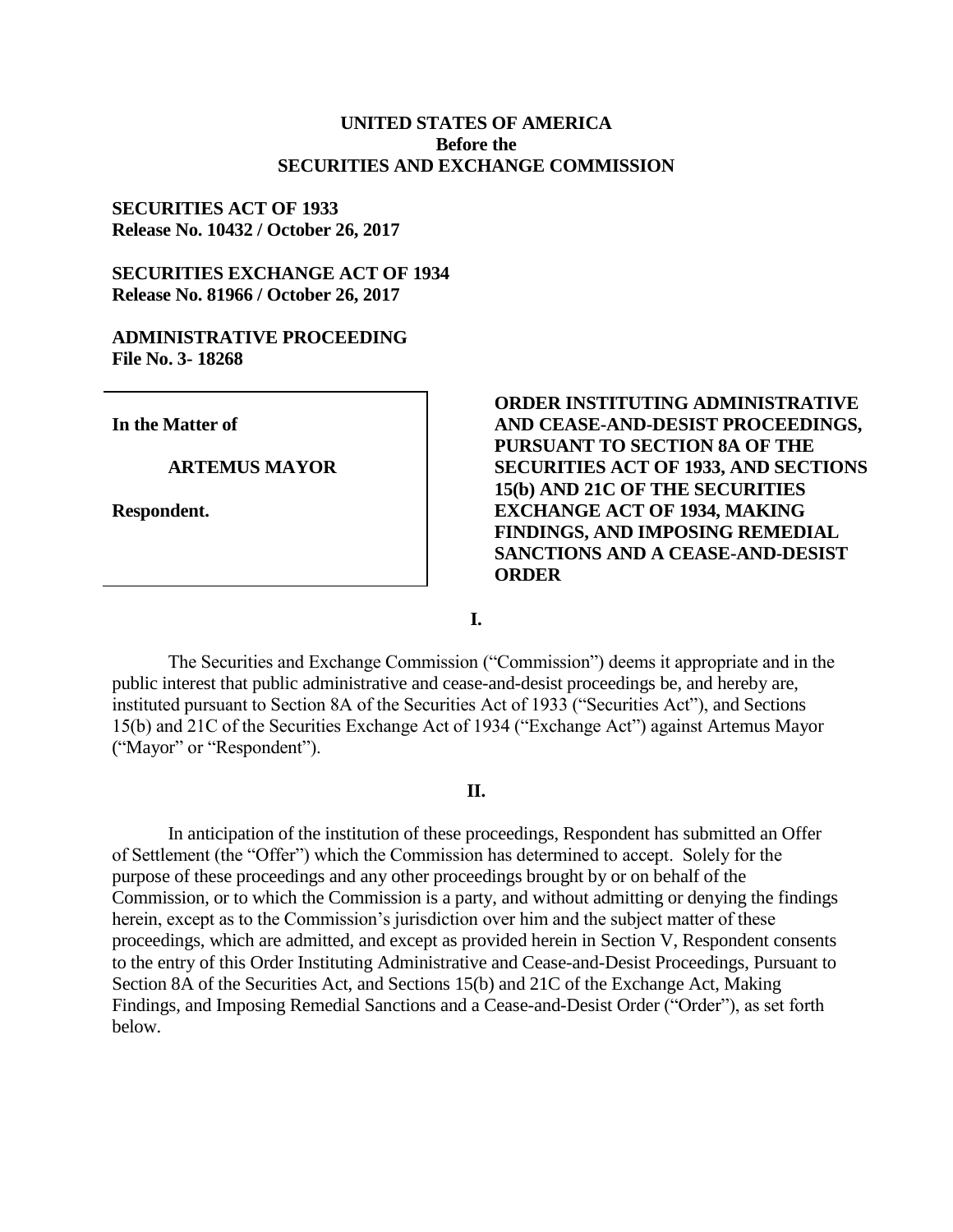On the basis of this Order and Respondent's Offer, the Commission finds<sup>1</sup> that:

#### **Summary**

From early 2013 through June 2014, Mayor and Henry Lin-Han Jan ("Jan") engaged in an over \$2.3 million scheme to manipulate the stock price of SK3 Group, Inc. ("SK3") – an entity controlled by Jan – in violation of the antifraud and registration provisions of the federal securities laws. The fraud consisted of two coordinated components. First, Jan and Mayor, who Jan appointed as SK3's president, orchestrated a pump-and-dump scheme. Jan and Mayor caused SK3 to issue two press releases announcing that the company had entered into the medical marijuana industry and had secured certain acquisitions and agreements valued at millions of dollars. SK3's stock price and trading volume increased significantly following the issuance of these press releases. However, the purported acquisitions and agreements were nothing more than a series of transactions that created the appearance of positive corporate activity. In fact, prior to these press releases, SK3 had no assets or revenue, and SK3's purported acquisitions and agreements had no realistic prospect of creating revenue. After these initial releases, Jan and Mayor continued to cause SK3 to issue misleading press releases touting positive business developments as well as making material misrepresentations in the company's periodic reports and financial statements throughout 2013 and early 2014, although actual assets and revenue remained minimal.

Second, with the stock price inflated, Jan and Mayor unlawfully caused hundreds of millions of purportedly unrestricted SK3 common stock to be issued, for which no exemption from registration was available, to nominees of Jan (the "Nominees"). Then, in accordance with an agreement with Jan, the Nominees sold the shares into the market and transferred almost half of the proceeds from the SK3 stock sales back to Jan for his own personal and business uses.

## **Respondent**

1. Mayor, age 48, resides in Burbank, California. From approximately October 2011 through 2014, Mayor was the President, Secretary and Director of SK3.

#### **Other Relevant Individual and Entity**

2. Jan, age 43, resides in Pasadena, California. From approximately 2010 through 2014, Jan controlled SK3, first through his private entity, Healthcare of Today, Inc., and then through another private entity, I Equity Corp.

3. SK3, based in Los Angeles, California and incorporated in Delaware, is a publicly traded corporation that, beginning in March 2013, purported to provide licensing, management

 $\overline{a}$ 

The findings herein are made pursuant to Respondent's Offer of Settlement and are not binding on any other person or entity in this or any other proceeding.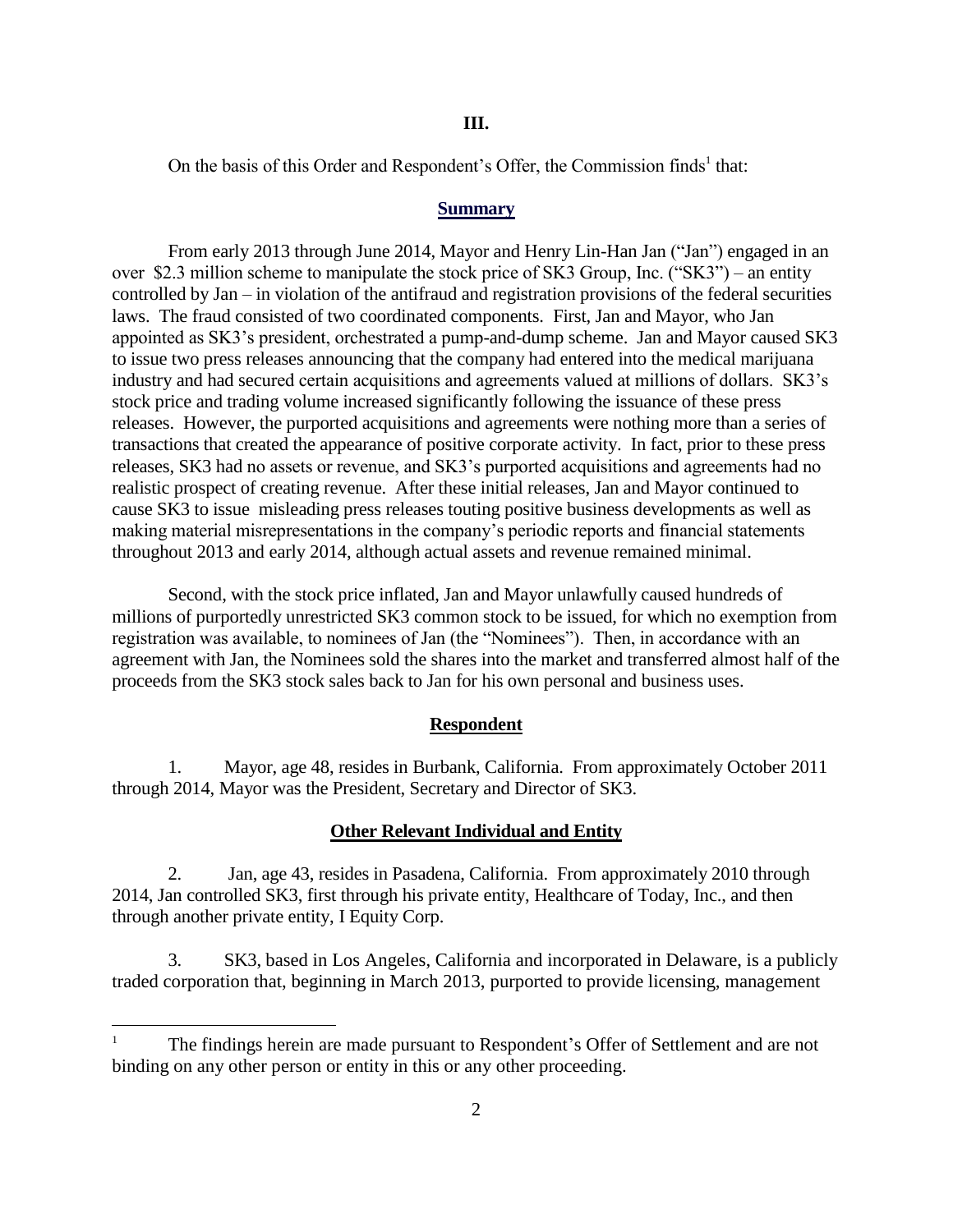and logistic services for medical marijuana collectives. SK3's common stock was registered under Section 12(g) of the Exchange Act until it filed a Form 15 on October 5, 2009, which terminated its registration and reporting requirements with the Commission. SK3 stock was quoted on OTC Link operated by OTC Markets Group, Inc. under the symbol SKTO. Following the Commission's 10-business day trading suspension in June 2014, SK3 stock has been trading on the grey market.

# **Facts**

4. In 2008, Jan incorporated a privately held entity, Healthcare of Today, Inc. ("HOTI"), as a holding company purportedly focused on acquiring companies in the senior healthcare industry. In 2010, HOTI acquired a controlling interest in SK3 and the two companies announced a merger in which HOTI would be the surviving entity. At the time, SK3 operated through its subsidiary, Nurses On-Line, a subscription service for employers seeking to have a registered nurse pre-screen worker compensation claims. Although the merger between HOTI and SK3 never closed, HOTI maintained the controlling interest in SK3, and Jan continued to acquire healthcare related entities using SK3 as the acquiring vehicle.

5. Jan, as SK3's control person, arranged for Mayor to become President of SK3 in late 2011. Mayor had been working for Jan in HOTI's marketing department since 2008.

6. Jan and Mayor as SK3's control person and President, respectively, had authority to draft, approve and issue company press releases and other public disclosures.

7. In its 2012 Annual Report posted on OTC Link's website, otcmarkets.com, SK3 stated that it rescinded all of its healthcare related acquisitions in October 2011.

8. According to unaudited financial statements for the years ended December 2011 and 2012, SK3 had no assets or revenue.

9. Although the average daily trading volume was almost 2 million shares throughout 2011 and 2012, SK3 stock traded sporadically. On many days no trading occurred at all. The average price of SK3 stock during this period was \$0.0013.

10. In March 2013, SK3 issued two false and misleading press releases stating, among other things, that it was entering the medical marijuana industry by acquiring Medical Greens, Inc. ("Medical Greens"), a purported provider of licensing, management, and logistic services for medical marijuana collectives. Medical Greens was a purported subsidiary of I Equity Corp. ("I Equity"), a private entity also controlled by Jan. In exchange for Medical Greens, I Equity received the controlling interest in SK3 from HOTI.

11. The SK3 press releases announcing its new business model made the following claims: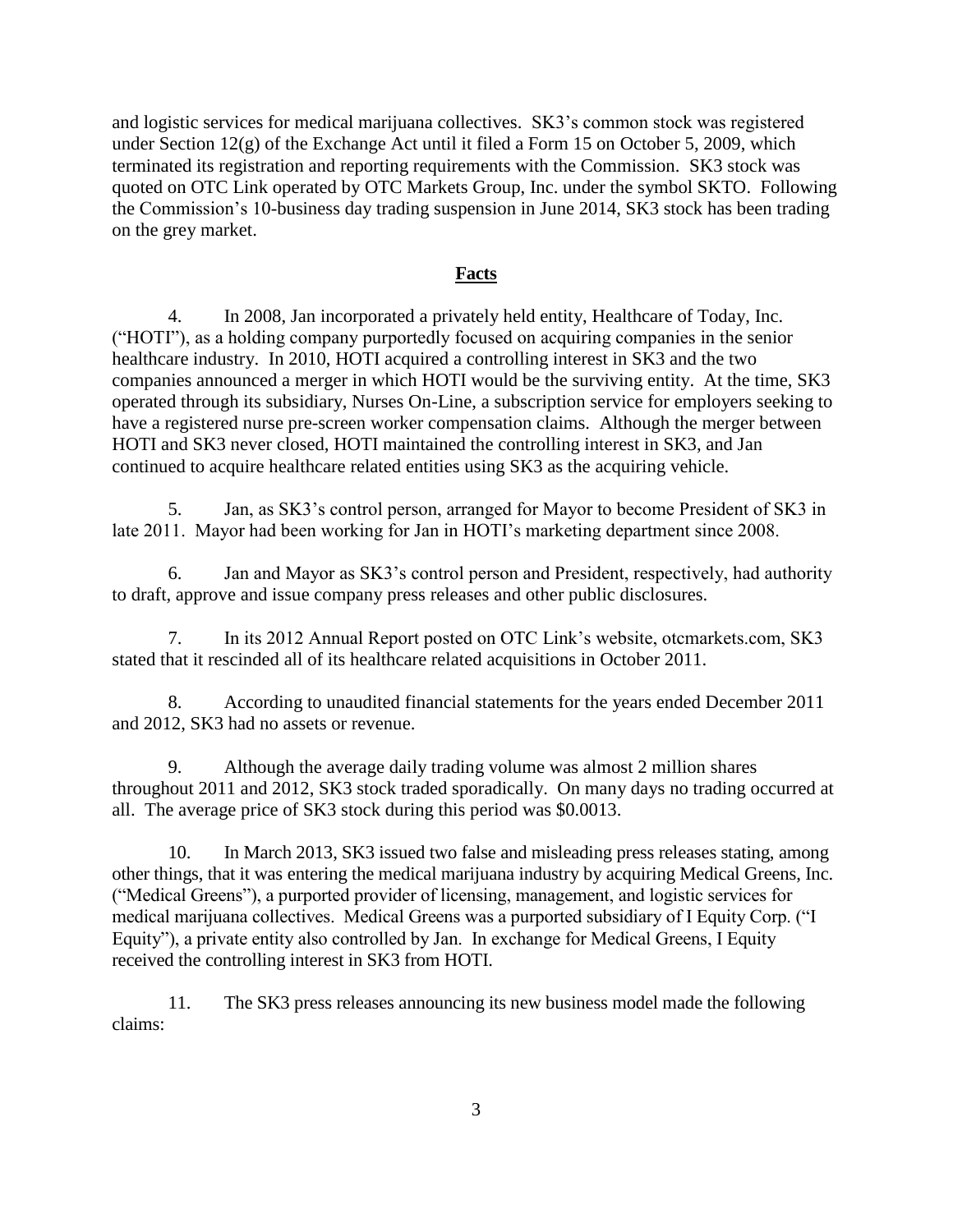- On March 11, 2013, SK3 announced that it acquired Medical Greens, a medical cannabis company and "changed its business model to focus purely in the medical marijuana space. Medical Greens currently provides licensing, management, and logistic services for medical marijuana collectives throughout California. In 2013 alone, Medical Greens has already contracted over \$12.5 million in licensing and service agreements."
- On March 22, 2013, SK3 announced "that its newly acquired subsidiary, Medical Greens, has contracted for over \$30 Million in annual licensing, management, and logistic services from collectives throughout California, after only its first full week of operations under  $SK3."$

12. SK3's claim that Medical Greens secured contracts valued at tens of millions of dollars with medical marijuana collectives was false. Medical Greens never had any employees, operations or revenue at any time before or after these announcements. Medical Greens was nothing more than a business concept developed by Jan.

13. In fact, Medical Greens was not registered as a business entity until April 18, 2013, over a month after SK3 purportedly acquired the entity and weeks after it already claimed to have \$30 million in contracts.

14. The purported medical marijuana collectives that SK3 had signed agreements with also had no operations. Indeed, they were not incorporated until June and July 2013, and it was Jan who was responsible for incorporating the collectives. The individuals behind the collectives were all acquaintances of Jan or Mayor and had no experience in the medical marijuana industry.

15. At no time before or after these public announcements did any of these collectives operate as a medical marijuana collective, pay any fees to SK3 or generate any revenue.

16. SK3's stock price and trading volume increased significantly following the issuance of the press releases. From December 31, 2012 to March 8, 2013, the average daily price of SK3 stock was \$0.0005 on average daily trading volume of approximately 1.5 million shares. Following the March 11 announcement and continuing through March 25, a day after the second press release, the price of SK3 shares spiked to a high of \$0.06 per share – an increase of over 120 times the average daily price before the releases – on average daily trading volume of almost 70 million shares.

17. Jan and Mayor continued to cause SK3 to issue misleading press releases throughout the remainder of 2013 and early 2014 concerning, among other things, contracts with healthcare facilities and certain real estate acquisitions. These press releases were all predicated on the premise that SK3 and its subsidiary, Medical Greens, were operating as a successful medical marijuana administrator.

18. Jan and Mayor also caused SK3 to publicly post numerous periodic reports and financial statements that contained false information on otcmarkets.com. For instance on May 7, 2013, SK3 posted its Basic Disclosure Statement, Quarterly Financial Statements and the Notes to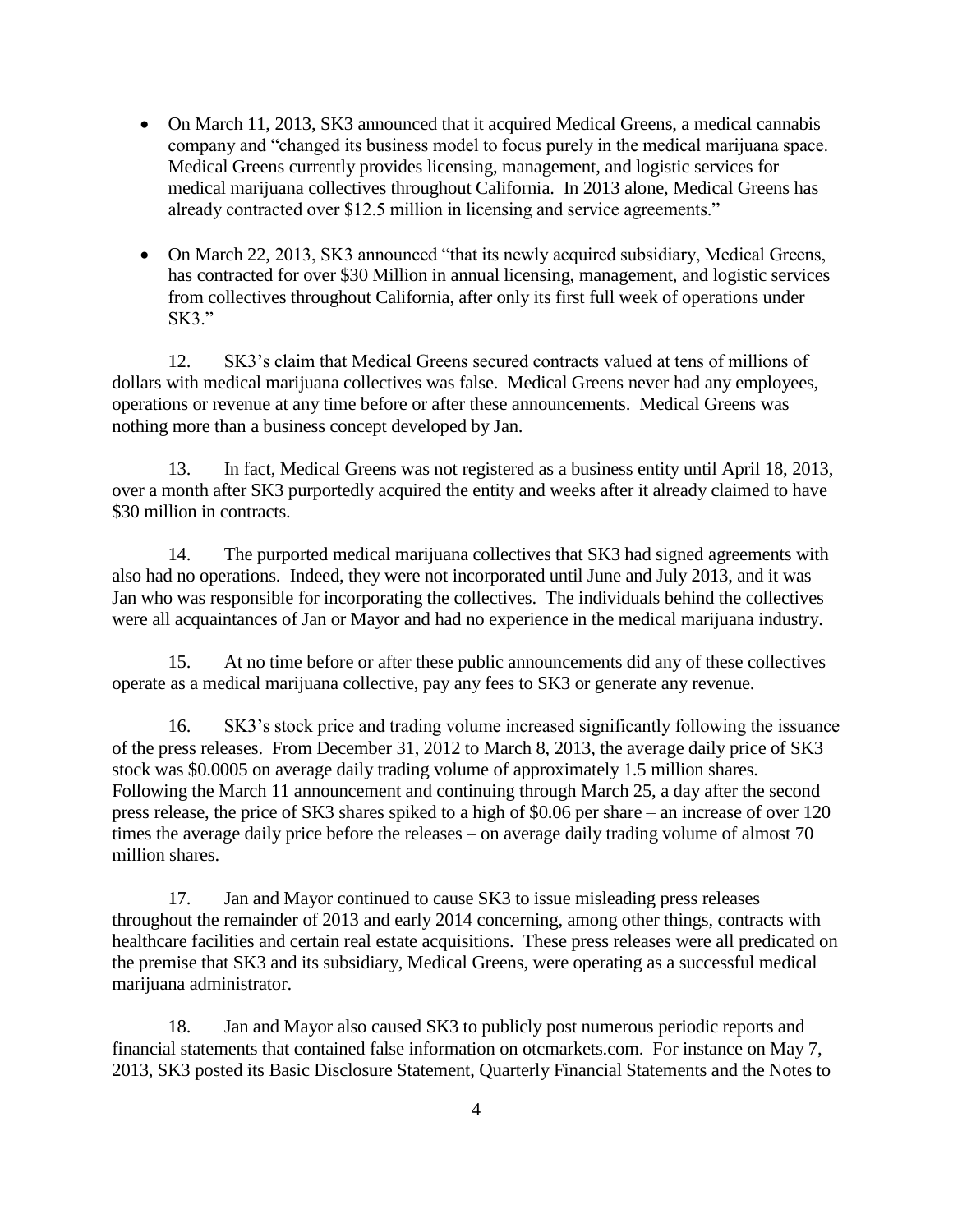Financial Statements for period ending March 31, 2013. These documents contained the same false information as the March 11 and March 22 press releases concerning SK3's purported acquisition of Medical Greens and the agreements with medical marijuana collectives. In its Financial Statements for the first quarter of 2013, SK3 also falsely claimed over \$5 million in revenue purportedly collected from medical marijuana collectives. Similarly, in its Annual Disclosure Report and Financial Statement for December 31, 2013, SK3 falsely claimed, among other things, over \$52 million in annual revenue.

19. At Jan's direction, Mayor signed the financial reports and certified that based on his knowledge, the information did not contain any untrue statement of a material fact, and that the financial statements fairly presented in all material respects the financial condition, results of operations and cash flows of the company.

20. Jan and Mayor both knew, or were reckless in not knowing, that these reports and financial statements were false.

21. At the same time that Jan and Mayor were publicly issuing false and misleading information concerning SK3, they engaged in a series of activities to cause SK3 to distribute millions of purportedly unrestricted shares – with the ultimate goal of enriching Jan and the entities he controlled.

22. To affect the scheme, Jan and Mayor used two convertible promissory notes that SK3 issued to affiliated entities and arranged for that debt to be assigned to the Nominees.

23. In the first note, entitled "Five Percent (5%) Convertible Note," dated September 30, 2011, SK3 promised to pay an affiliated entity \$144,000 for performing certain financial and legal services under a consulting agreement. Although this debt instrument was entitled a convertible note, there was no conversion feature contained in the note or any provisions addressing the option to convert the unpaid balance into SK3 shares. On January 2, 2013, Jan and Mayor caused SK3 to issue a replacement note for the same amount but added a conversion feature. Jan then arranged for the convertible note to be assigned to six of the Nominees in equal portions and Mayor signed the assignment agreement on behalf of SK3.

24. The second note used by Jan and Mayor was a \$450,000 convertible note that SK3 purportedly issued to I Equity on December 31, 2012. The note was issued in replacement of SK3's unpaid balance due to I Equity for purported services rendered under a consulting agreement dated May 1, 2012. The agreement – which was negotiated by Jan on each side – required SK3 to pay I Equity a \$50,000 monthly fee in exchange for I Equity's consulting work. However, I Equity never performed any such work for SK3. Jan arranged for \$90,000 of this convertible note to be assigned to four other Nominees and signed the assignment agreement on behalf of I Equity. Mayor signed the assignment agreement on behalf of SK3.

25. Jan and Mayor provided misleading information concerning, among other things, the non-affiliate status of the original note holders and the Nominees to the attorneys who drafted attorney opinion letters stating that the requisite holding period of the securities had been satisfied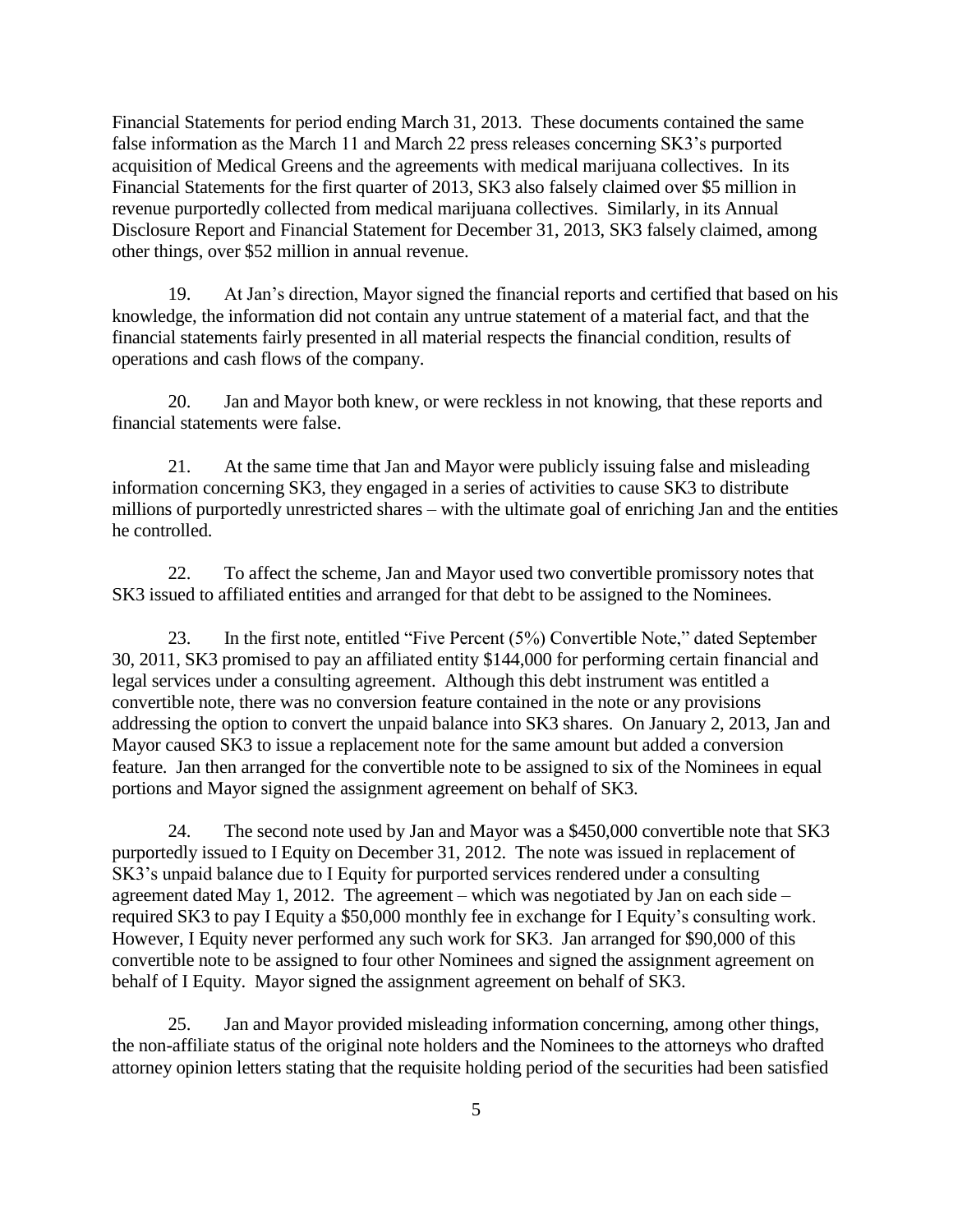– when in fact, it had not been. Jan and Mayor also created and obtained other necessary paperwork that converted SK3's debt to freely tradable SK3 shares, including corporate resolutions signed by Mayor authorizing the issuance of the new shares. Mayor then sent these documents to SK3's transfer agent.

26. In reliance on the legal opinion letter and documents secured by Jan and Mayor, SK3's transfer agent issued millions of shares without restrictive legends to the Nominees. Promptly after the SK3 shares were delivered to the Nominees' brokerage accounts, they sold their shares into the public market.

27. From approximately May 2013 to June 2014, the Nominees sold 418 million SK3 shares. No registration statement was filed with the Commission for these transactions and no exemption from registration was available.

28. In accordance with an agreement with Jan, the Nominees paid \$2.33 million from the SK3 stock sale proceeds to Jan's entity, I Equity. Jan then used this money to finance SK3, other business ventures and for personal expenses.

## **Violations**

29. As a result of the conduct described above, Respondent willfully violated Section 17(a) of the Securities Act, and Section 10(b) of the Exchange Act and Rule 10b-5 thereunder, which prohibit fraudulent conduct in the offer or sale of securities and in connection with the purchase or sale of securities*.*

30. As a result of the conduct described above, Respondent willfully violated Sections 5(a) and 5(c) of the Securities Act, which prohibit the direct and indirect sale and offer for sale of securities through the mail or interstate commerce unless a registration statement is in effect.

## **IV.**

In view of the foregoing, the Commission deems it appropriate and in the public interest to impose the sanctions agreed to in Respondent Mayor's Offer.

Accordingly, pursuant to Section 8A of the Securities Act, and Sections 15(b) and 21C of the Exchange Act, it is hereby ORDERED that:

A. Respondent Mayor shall cease and desist from committing or causing any violations and any future violations of Sections 5(a), 5(c) and 17(a) of the Securities Act, and Section 10(b) of the Exchange Act and Rule 10b-5 thereunder.

B. Respondent Mayor be, and hereby is:

prohibited from acting as an officer or director of any issuer that has a class of securities registered pursuant to Section 12 of the Exchange Act or that is required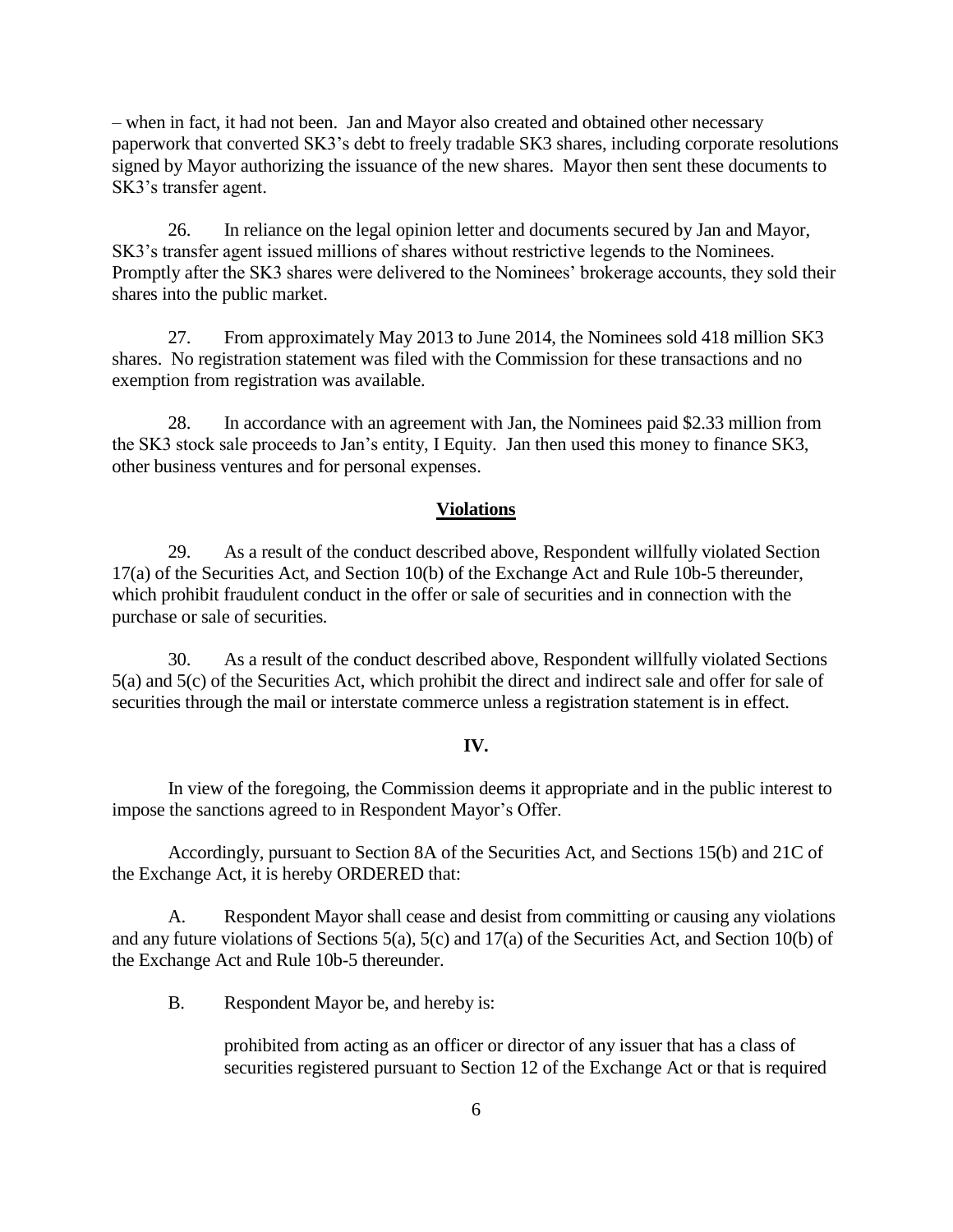to file reports pursuant to Section 15(d) of the Exchange Act for a period of five (5) years from the entry of this Order; and

barred from participating in any offering of a penny stock, including: acting as a promoter, finder, consultant, agent or other person who engages in activities with a broker, dealer or issuer for purposes of the issuance or trading in any penny stock, or inducing or attempting to induce the purchase or sale of any penny stock, with the right to apply for reentry after five (5) years to the appropriate self-regulatory organization, or if there is none, to the Commission.

C. Respondent Mayor shall, within 14 days of the entry of this Order, pay a civil money penalty in the amount of \$160,000 to the Securities and Exchange Commission for transfer to the general fund of the United States Treasury, subject to Exchange Act Section 21F(g)(3). If timely payment is not made, additional interest shall accrue pursuant to 31 U.S.C. § 3717.

Payment must be made in one of the following ways:

- (1) Respondent may transmit payment electronically to the Commission, which will provide detailed ACH transfer/Fedwire instructions upon request;
- (2) Respondent may make direct payment from a bank account via Pay.gov through the SEC website at [http://www.sec.gov/about/offices/ofm.htm;](http://www.sec.gov/about/offices/ofm.htm) or
- (3) Respondent may pay by certified check, bank cashier's check, or United States postal money order, made payable to the Securities and Exchange Commission and hand-delivered or mailed to:

Enterprise Services Center Accounts Receivable Branch HQ Bldg., Room 181, AMZ-341 6500 South MacArthur Boulevard Oklahoma City, OK 73169

Payments by check or money order must be accompanied by a cover letter identifying Artemus Mayor as a Respondent in these proceedings, and the file number of these proceedings; a copy of the cover letter and check or money order must be sent to G. Jeffrey Boujoukos, Division of Enforcement, Securities and Exchange Commission, 1617 JFK Boulevard, Suite 520, Philadelphia, PA 19103.

D. Amounts ordered to be paid as civil money penalties pursuant to this Order shall be treated as penalties paid to the government for all purposes, including all tax purposes. To preserve the deterrent effect of the civil penalty, Respondent agrees that in any Related Investor Action, he shall not argue that he is entitled to, nor shall he benefit by, offset or reduction of any award of compensatory damages by the amount of any part of Respondent's payment of a civil penalty in this action ("Penalty Offset"). If the court in any Related Investor Action grants such a